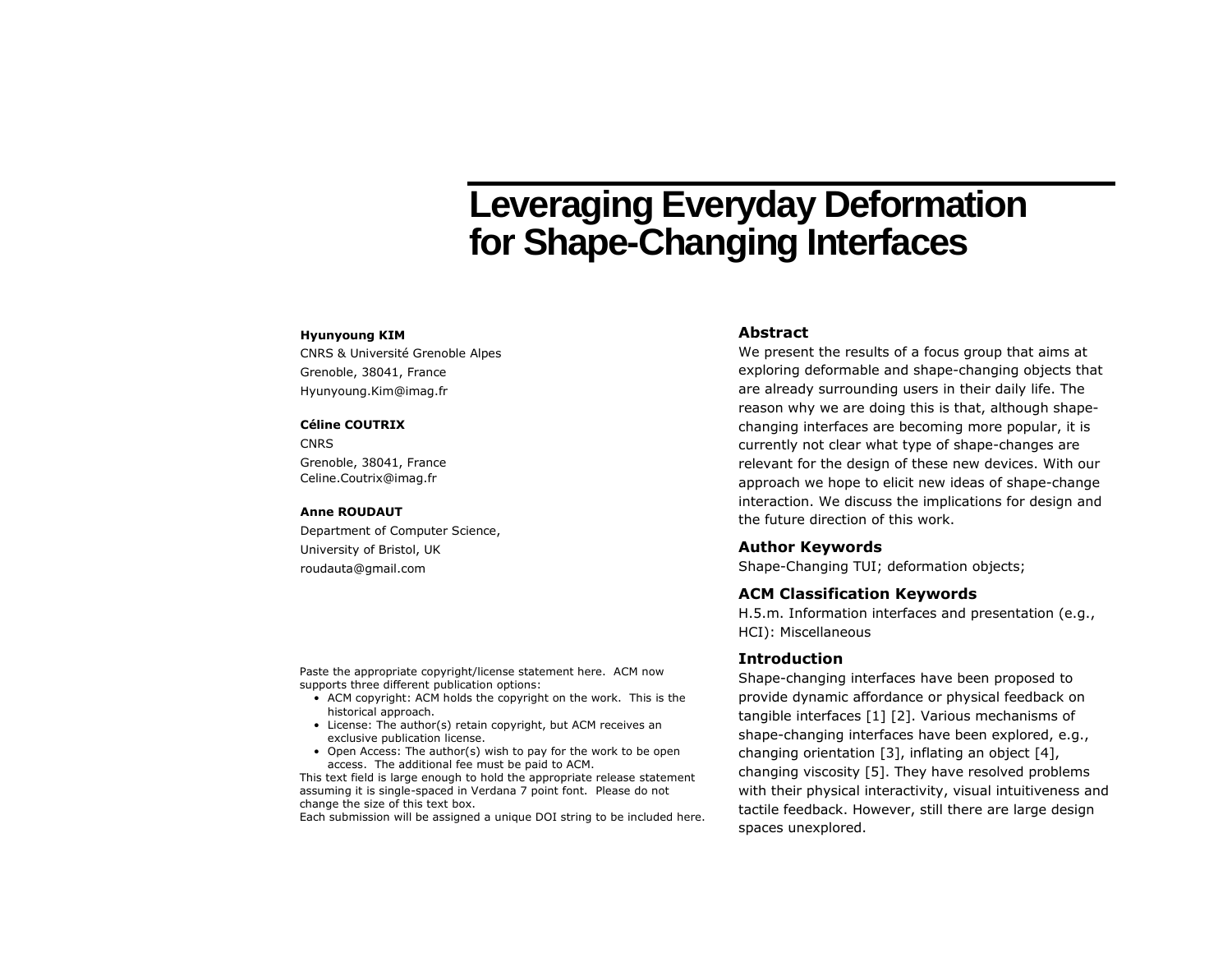

Figure 1: Idea collection of deformable objects in daily life, during a workshop facilitated by authors for Master students.

| hookshelf<br>an the made of the<br>Theory<br>$\frac{1}{16} \frac{1}{\alpha} \frac{1}{\alpha} \frac{1}{\alpha}$ | sassing quiet     |  |
|----------------------------------------------------------------------------------------------------------------|-------------------|--|
| middling<br>plate<br>in the seen<br>$-161$                                                                     | musing peace      |  |
| → 最<br>$\mathbb{Z}^n$                                                                                          | To react thigh to |  |

Figure 2: Idea examples of deformable stairs. Left: deformation mechanisms, right: purposes

We noticed that deformable and shape-changing objects are already surrounding users in their daily life. These objects have different deformation mechanisms and purposes for deformation. One example is a height-adjustable chair, whose axis is extended (deformation mechanism) to fit the sitting person's height (deformation purpose).

In this position paper, we want to report on a Focus Group study where we collected participants' ideas of everyday deformable objects in order to inspire the design of shape-changing interfaces. Our aim is twofold: First, the deformation mechanisms that we found can be applied to interfaces. This can bring new benefit to users, but also shorten the learning time thanks to its everyday inspiration. Second, the purpose for deformation that we found in everyday objects could also benefit to interaction.

By exploring everyday deformable objects or objects users wish to be deformable, we discovered unexplored areas in the design space of shape-changing interfaces. We hope the results form our study will provide HCI researchers with a design baseline for new shapechanging interfaces.

We first report in related work in this area. We then present our study and its results. We then discuss the unexplored areas that we found in the design space of shape-changing interfaces.

## **Methodology**

To collect deformation mechanisms and purposes from users daily life, we moderated a workshop with 9 Master's students (7 male, 2 female). Before the workshop, they were asked to collect pictures of deformable or shape-changing objects from their own

daily life (taking pictures themselves or getting them from the Web)

At the beginning of the workshop, participants were separated into two groups. One moderator participated in each group. From the images they brought, each participant was first asked to choose their three favorites pictures. Then they were asked to write what deformation mechanism was proposed by the object, and for what purpose.

To generate more ideas, each participant was then passed the images and asked to suggest: (a) new objects with similar deformation; (b) other deformation mechanisms; (c) purposes for the same object.

After a few rounds (40 min), they paused and were given different mechanisms of deformation from design space for shape-changing UI [\[1\]](#page-3-0) [\[2\]](#page-3-1) [6] to prompt ideation. The two groups swapped their ideas, and a second ideation activity followed (30 min).

Finally, all deformation ideas were grouped according to their mechanisms and purposes.

# **Results**

A total 116 ideas were collected. Their deformation mechanisms were grouped into the 20 mechanisms described in Table 1. Table 1 shows all deformation mechanisms categories, even though some categories counted few items (e.g., change slipperiness with a single idea) and others had little relation with deformation (e.g., change temperature). We believed that they could nevertheless inform the design of shape-changing interfaces. Ideas were also grouped into 46 deformation purposes described in Table 2. We now detail the categories and ideas that we found.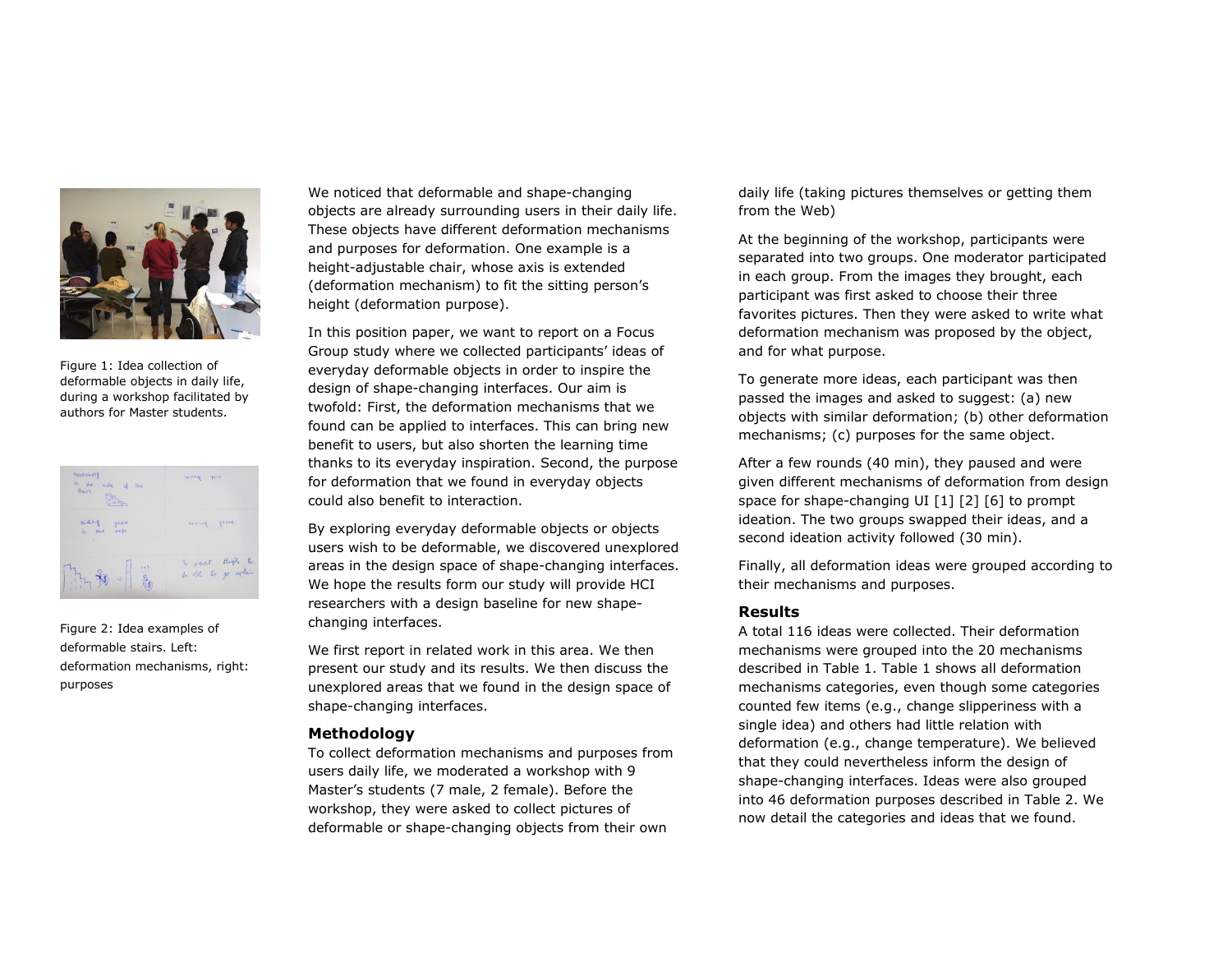| <b>Deformation</b><br>mechanism | #   | <b>Existing</b><br>/New |
|---------------------------------|-----|-------------------------|
| Fold/Unfold                     | 25  | 17/8                    |
| Extend (1D)                     | 14  | 7/7                     |
| Change Orientation              | 10  | 7/3                     |
| Combine/Uncombine               | 8   | 7/1                     |
| Change Volume (3D)              | 7   | 3/4                     |
| Change Viscosity                | 7   | 1/6                     |
| Change Color                    | 6   | 2/4                     |
| Inflate                         | 6   | 4/2                     |
| Change Porosity                 | 4   | 2/2                     |
| Reorganize                      | 4   | 1/3                     |
| Free-Formed Change              | 4   | 0/4                     |
| Expand (2D)                     | 3   | 0/3                     |
| <b>Change Thickness</b>         | 3   | 0/3                     |
| Change Transparency             | 3   | 1/2                     |
| Adjust Length                   | 3   | 3/0                     |
| Slide                           | 3   | 1/2                     |
| Change Temperature              | 2   | 2/0                     |
| Adapt Space<br><b>Between</b>   | 2   | 1/1                     |
| Change Brightness               | 1   | 0/1                     |
| <b>Change Slipperiness</b>      | 1   | 0/1                     |
| Total                           | 116 | 59/57                   |

Table 1: Forms of deformation in daily objects. Ordered by frequency

## *Deformation Mechanisms*

The 20 deformation mechanisms that we found are:

- 1. Fold/Unfold (e.g.,  $E^1$ : folding fan,  $N^2$ : unfoldable bag to make a blanket to sit on the grass); 2. *Extend (1D)* (e.g., E: trombone to play music, E: telescope to see farther, N: length of stairs' steps to adapt to individual's step length);
- 3. *Change Orientation* (e.g., E: radio antenna to capture signal, N: variously bended cane's handle to improve ergonomics and dress up well);
- 4. *Combine/Uncombine* (e.g., E: ninja sword sheath to adopt experience level, detachable display to have bigger screen or parallel browsers, N: combining 2 bikes to have 4 wheels wagon);
- 5. *Change Volume (3D)* (e.g., E: luggage to carry more object, N: volume-changing fridge to reduce energy consumption);
- 6. *Change Viscosity* (e.g., E: water turns to ice, N: make bag firm to block bullet);
- 7. *Change Color* (e.g., E: lamp to change mood, N: color-changing umbrella to adapt user's fashion);
- 8. *Inflate* (e.g., E: long balloon to fold into characters, N: change shape of hot air balloon from round to streamlined to travel faster);
- 9. *Change Porosity* (e.g., E: tent ceiling to cool off or illuminate, N: water proof bag to make swim vest);
- 10. *Reorganize* (e.g., E: string puppet, N: window and door in a room to fit furniture);
- 11. *Free-Formed Change* (e.g., N: making fridge walls fit to food inside to reduce energy consumption, emerging floor to make furniture such as couch);

12. *Expand (2D)* (e.g., N: map to zoom in);

<sup>2</sup> New idea

ł

- 13. *Change Thickness* (e.g., N: changing pen thickness by user preferences);
- 14. *Change Transparency* (e.g., N: making a wall transparent to say hello to a neighbor);
- 15. *Adjust Length* (e.g., E: adjusting sleeping bag length to fit to user's height);
- 16. *Slide* (e.g., E: stair drawers, N: sliding every second stair back to have sitting places);
- 17. *Change Temperature* (e.g., E: changing fridge temperature to keep food or wine properly);
- 18. *Adapt Space Between* (e.g., E: adapting space between fridge shelves, N: adjusting space between wires of drying rack to dry thick clothes);
- 19. *Change Brightness* (e.g., N: making map fluorescent to see it in dark);
- 20. *Change Slipperiness* (e.g., N: making bottom of tent slippery to move it easily).

From these categories we hypothesize that:

- Deformation mechanisms that gathered more ideas (e.g., *Fold/Unfold, Extend (1D), Change Orientation*) are common in daily life. Designers can build on them to shorten the learning phase of a deformable interface. In addition, deformation mechanisms that gathered more ideas may be easier to implement.
- On the other hand, categories with newer deformation mechanisms (e.g., *Free-Formed Change, Expand (2D), Change Viscosity*) may mean they are difficult to implement, but show high flexibility, and were applied to new target objects.

### *Purposes of Deformation*

Among total 46 purposes, 13 purposes that had at least 3 frequencies are introduced in Table 2. Because of their large frequency, we share overall findings:

<sup>&</sup>lt;sup>1</sup> Already existing in daily life or as a product or research